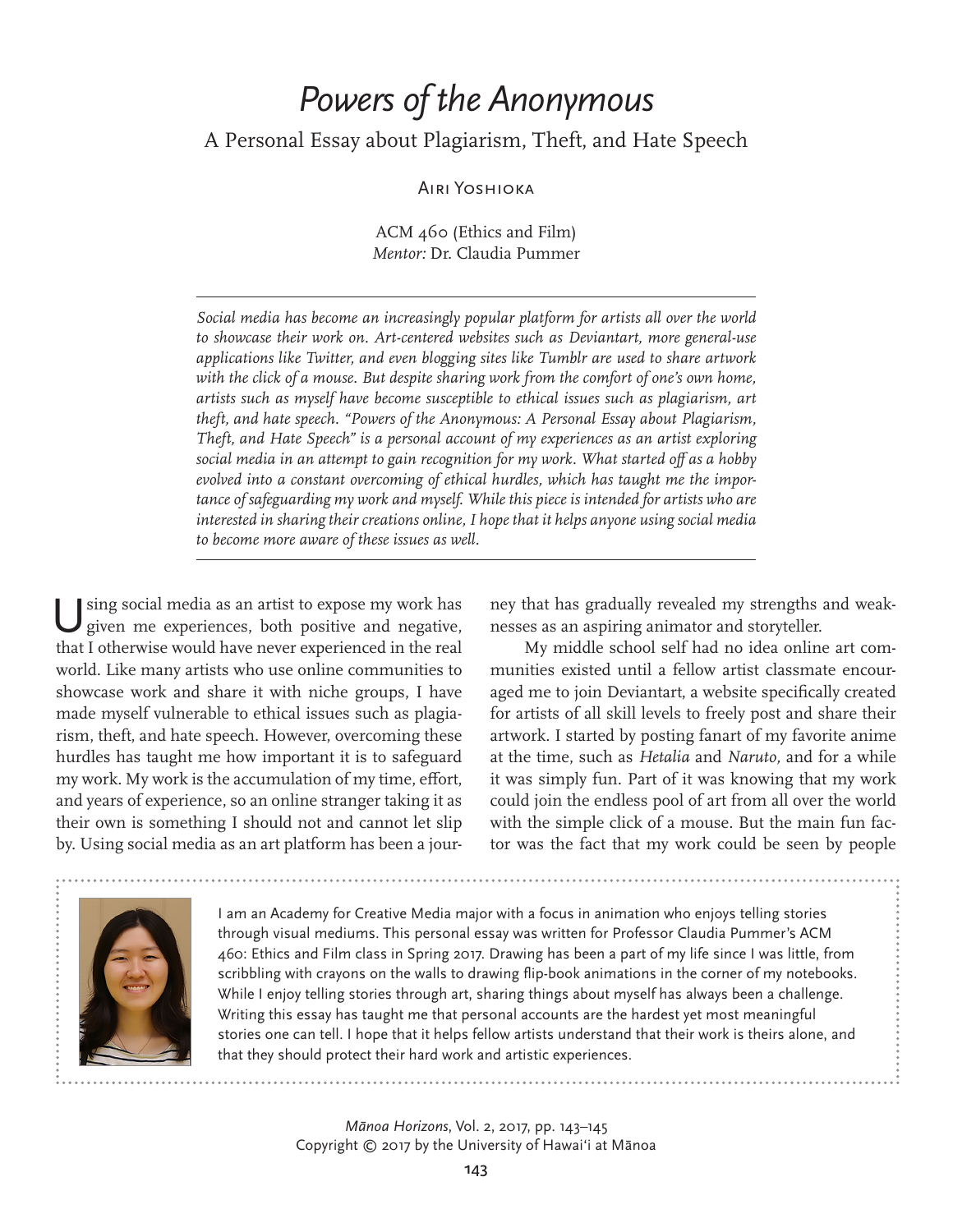other than myself and a friend from school. As an amateur artist I did not expect any feedback nor a significant amount of views on my posts, so submitting my work did not make me anxious. It took me months to realize what kinds of people tended to use this website, and how they took advantage of clueless artists who did not believe their work was worth stealing.

Somewhere down the line of sharing fanart and art of my original characters, a user called Anon1 messaged me about whether I accepted requests and if I could draw their characters for the cover of their story. I was extremely flattered that a random stranger enjoyed my work enough to request something, let alone the cover of their own creative work. Without hesitation, I claimed the payless job and spent hours drawing a plain young girl sitting on a wooden chair with a smirking bald man standing beside her. When I posted it, I expected Anon1 to gush over my piece or at least express gratitude, but their response was ungrateful and demanding of more. It went something like the following:

- Anon1: Thanks, could you draw the cover for the next chapter
- Me: Sorry but I'm busy with schoolwork so I can't take any more requests
- Anon1: You could draw it after you finish schoolwork
- Me: Oh uh...I guess?
- Anon1: Cool thanks

Not only did they continue to demand more free work, but when I checked their page, Anoni did not even use my first drawing for their cover. Afraid that they would continue to pester me, I blocked their account. The encounter was small but enough for me to realize first-hand how clients can look down on art as an easy commodity; it can be taken for free if they target the right person. As a 13- to 14-year-old, I took the request as a compliment to my artistic ability rather than someone taking my time and effort for free. And when they insisted that I continue obeying their demands, I lacked the confidence to throw a firm *no.* This unpleasant first experience became a shackle that prevented me from opening online commissions out of fear that I would run into ungrateful people demanding more work than they'd be willing to pay for. I had also read countless numbers of stories where people with no art experience would criticize an artist for setting prices at all. It's 'just art' and a true artist would draw for the sake of drawing, right?

After Deviantart I discovered Tumblr, a micoblog-

ging website that is not only utilized by artists but by anyone with an interest in sharing anything, whether it be British desserts, Korean fashion, or videos of birds dancing to pop music. Microblogging is when people share content in small forms, as opposed to the traditional style of blogging where people write long texts accompanied by multiple images. In other words, it is small-scale blogging. Microblogging can be as simple as posting a picture of a cat or writing a one-liner. After following a few artists on Tumblr, I noticed that they tended to poke fun at the annoying and demanding users of Deviantart, and I could not relate more. After running into more problems on Deviantart, I deleted my account and strictly moved to Tumblr to post my work. While the experiences I had with people on Deviantart were discouraging and hurtful, my recent experiences on Tumblr have gone so far as to draw the legal line.

I enjoyed expressing myself as a fan of my favorite shows by drawing and sharing fanart. Some may question whether fanart is its own form of plagiarism, and this would be true if the artist claimed the original content as their own. But for me, fanart is a visual medium that starts conversations among people who are familiar with the source material. When I produce fanart, it is usually in the form of short comics that explore alternative ways a scene could have been handled, scenes that I wish occurred within the show, and more. The same result could be accomplished if I wrote extensive analyses using images taken from the animated shows as evidence to back up my claims, but it would not be as fun nor easily consumable as a drawing. By posting more and more fanwork, I slowly gained recognition from fellow fans. For immensely popular anime and animated Netflix shows, the positive response from hundreds of users has been overwhelming. I owed it to the popularity of shows such as *Yuri!!! On Ice,* which was so popular that the finale caused multiple websites to crash from the influx of excited users.

But the larger the community was, the easier and more likely it was for people to steal art. On Tumblr, Twitter, Instagram and even Facebook, people have stolen my work and posted it to their own accounts. Some of them credited me while others simply wrote "credit to the artist :)" or "not mine," which would look equally impressive on a Works Cited page of a dissertation. To top it off, most of them did not ask for permission to repost. They quietly took my work, posted it on their own Facebook account, and were bombarded with thousands of positive reactions and hundreds of comments.